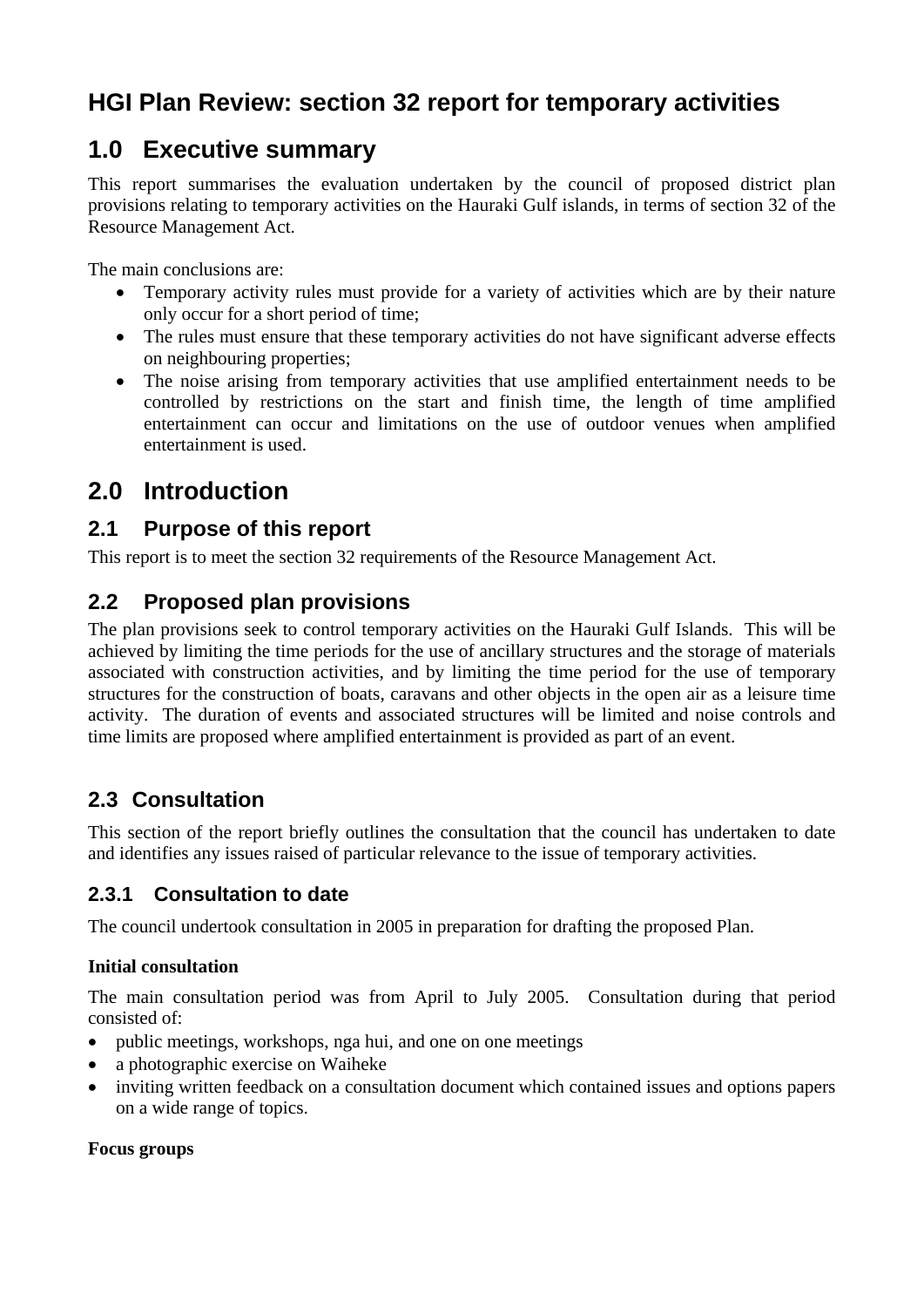At the close of consultation, the council analysed the feedback forms received. From these, key issues were identified that subsequently became topics for focus groups on Waiheke. The four topics for the focus groups were:

- landscape
- transport
- sustainability
- future planning (including subdivision, growth, and providing for business activity).

An additional workshop was also held on Great Barrier to give a further opportunity to discuss issues raised through the feedback forms.

#### **Telephone survey**

The council commissioned an independent research company to undertake a phone survey in late 2005. The survey was of a randomly selected sample of 1002 on-island residents and off-island ratepayers of Waiheke, Great Barrier and Rakino. The questionnaire used for the survey was designed to get responses on the key issues that had emerged from the consultation process and stakeholder feedback.

The survey provided a means of canvassing the views of a wide range of people who may not have been previously involved in the consultation process.

#### **Consultation with other stakeholders**

During the preparation of a proposed plan, the council has also consulted with the following parties:

- the Auckland Regional Council ('ARC')
- the Department of Conservation ('DOC')
- tangata whenua
- network utility authorities
- Ministry for the Environment (MfE).

#### **Public notification**

Notification of the Plan provides an opportunity for further public participation through the formal submission and appeal process.

#### **2.3.2 Issues raised during consultation**

An issues and options papers on temporary activities and small buildings was released for public comment in 2005. It raised the issue that if intensification occurs around traditional venues for concerts and festivals these activities may fail to meet the noise controls of the operative Plan. One of the possible approaches suggested was to introduce noise levels, duration and time limits for concerts and other temporary activities based on rules in the isthmus and central area sections of the Auckland City District Plan. Of the people/groups that addressed temporary activities, five of the seven supported the introduction of noise levels for concerts and other temporary activities together with duration and time limits. One suggested disallowing intensification around traditional temporary activity venues, requiring consent for temporary activities (within limits) and only allowing them 4-5 times a year. It was also suggested that lower noise limits than the Isthmus should be specified because of the lower background noise levels. Another person/group giving feedback suggested that allowances be made for exceedances of noise levels for concerts through consent but no more than 4 hours of duration, 4 times a year.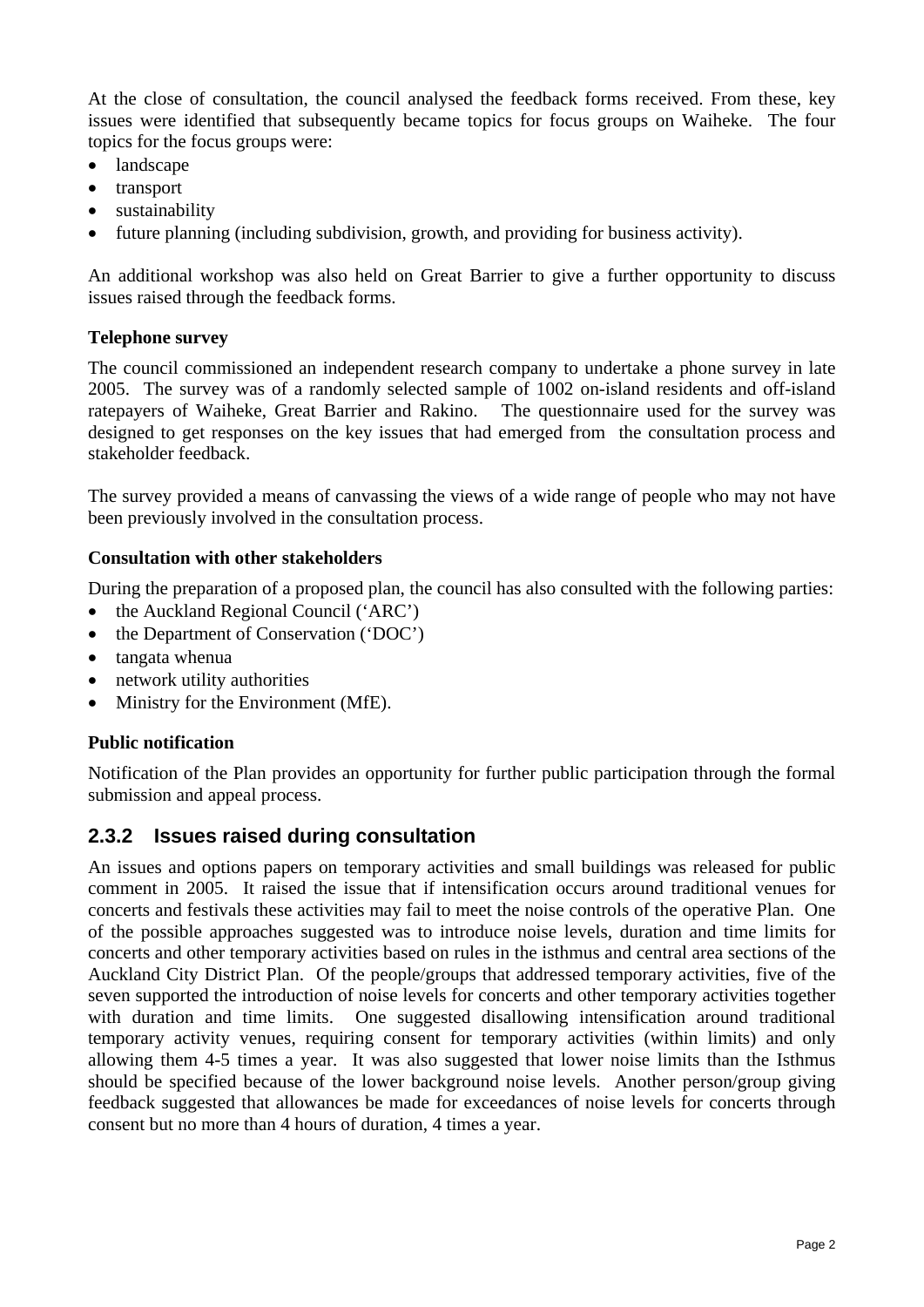# **3.0 Resource management issues and objectives**

### **3.1 Issues**

The main issue is how to provide for a variety of activities, which are temporary, whilst at the same time, imposing rules on these activities so that they remain by nature temporary, and do not have adverse effects on neighbouring properties. Temporary activities may include performances, events or functions on private or public land, buildings and the storage of goods and materials ancillary to construction or demolition activities, the placement of display suites or show homes and the temporary storage of materials, as well as the outdoor construction of boats, caravans or other artefacts as a leisure activity.

Section 16 of the Resource Management Act 1991 requires every occupier of land to adopt the best practicable option to ensure the emission of noise does not exceed a reasonable level. Controls on the duration of performances, events or functions and the use of temporary buildings and structures on private or public land, and limits on the start and finishing times and duration of events when amplified music is used, will limit their adverse effects include the amount of noise produced.

## **3.2 Objectives**

The objective for temporary activities is: to permit activities that occur for relatively short periods of time, while limiting their effects on neighbouring properties.

## **4.0 Statutory requirements under part II, sections, 16, 31, 32, 72, 74, 76 and 326 of the Resource Management Act**

Section 16 of the RMA outlines the duty to avoid unreasonable noise. Section 16 states:

- (1) Every occupier of land (including any premises and any coastal marine area) ….. shall adopt the best practicable option to ensure the emission of noise from that land …. does not exceed a reasonable level.
- (2) Subsection (1) does not limit the right of any local authority or consent authority to prescribe noise emission standards in plans made, or resource consents granted, for the purposes of any of sections 9, 12, 13, 14, 15, 15A and 15B.

Section 31 sets out the council's functions for the purpose of giving effect to the Act. The council's functions include:

- (a) The establishment, implementation, and review of objectives, policies and methods to achieve integrated management of the effects of the use, development, or protection of land and associated natural and physical resources of the district:
- (d) The control of the emission of noise and the mitigation of the effects of noise.

Section 72 states as follows:

The purpose of the preparation, implementation, and administration of district plans is to assist territorial authorities to carry out their functions in order to achieve the purpose of this Act.

Section 74(1) of the RMA states as follows:

A territorial authority shall prepare and change its district plan in accordance with its functions under section 31, the provisions of Part II, its duty under section 32, and any regulations.

The following provisions of section 76 are also relevant: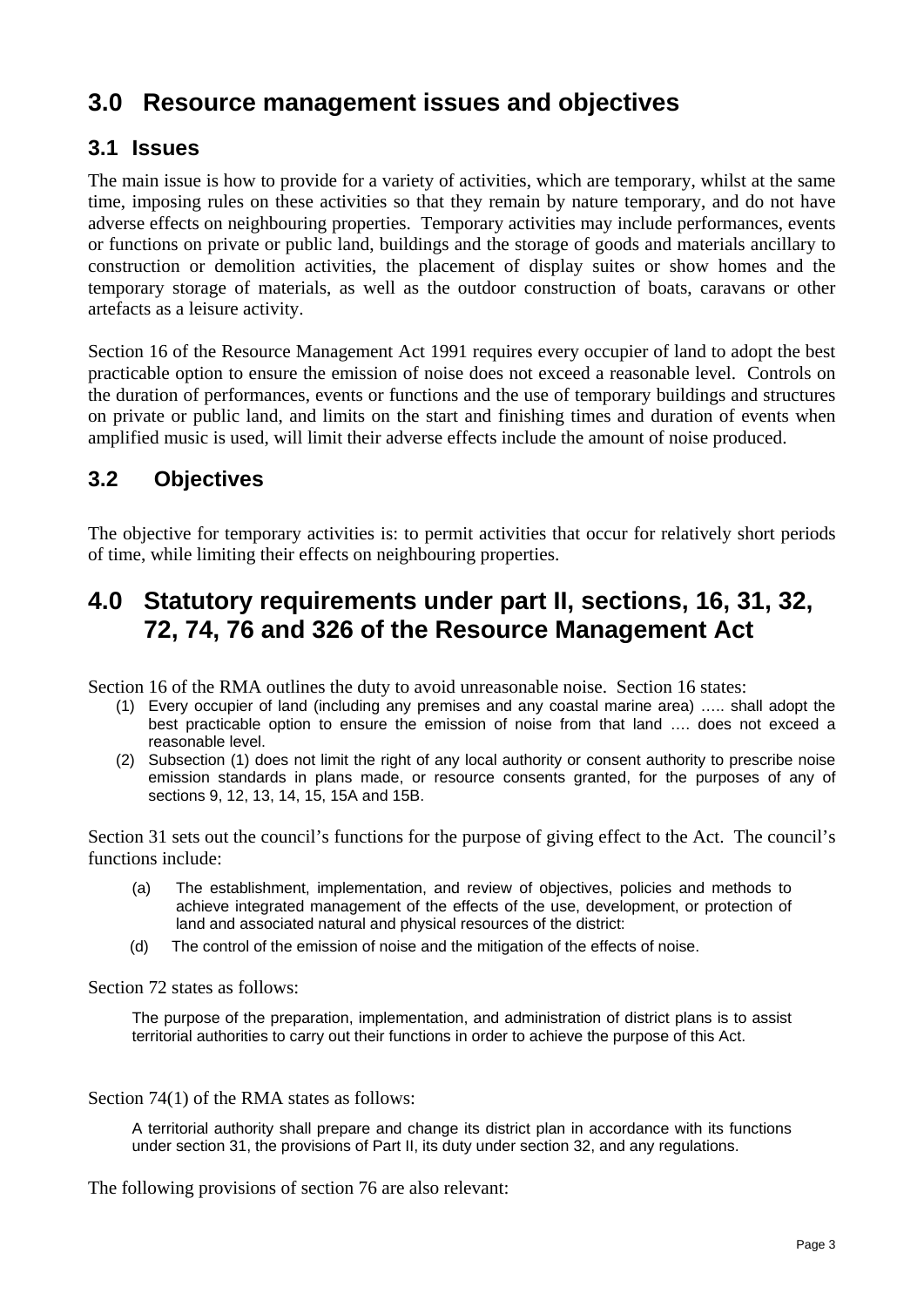- (1) A territorial authority may, for the purpose of  $-$ 
	- (a) Carrying out its functions under this Act; and
	- (b) Achieving the objectives and policies of the plan, include rules in a district plan.

…

(3) In making a rule, the territorial authority shall have regard to the actual or potential effect on the environment of activities, including, in particular, any adverse effect.

Section 326 defines the meaning of excessive noise:

- 1. In this Act, the term excessive noise'' means any noise that is under human control and of such a nature as to unreasonably interfere with the peace, comfort, and convenience of any person (other than a person in or at the place from which the noise is being emitted), but does not include any noise emitted by any—<br>(a) Aircraft being operated during, or immediately before or after, flight; or
	-
	- (a) Aircraft being operated during, or immediately before or after, flight; or (b) Vehicle being driven on a road (within the meaning of section 2(1) of the Land Transport Act 1998]); or
	- (c) Train, other than when being tested (when stationary), maintained, loaded, or unloaded.
- 2. Without limiting subsection (1)``excessive noise''—
	- (a) includes noise that exceeds a standard for noise prescribed by a national environmental standard; and
	- (b) may include noise emitted by<br>
	(i) a musical instrument; or<br>
	(ii) an electrical appliance; or
		-
		-
		- (iii) a machine, however powered; or
		- (iv) a person or group of persons; or
		- (v) an explosion or vibration.

In achieving the purpose of the Act, the council must carry out an evaluation under section 32 of the RMA before publicly notifying a district plan or a plan change. Section 32(3) and (4) state as follows:

- (3) An evaluation must examine
	- (a) the extent to which each objective is the most appropriate way to achieve the purpose of the Act; and
	- (b) whether, having regard to their efficiency and effectiveness, the policies, rules, or other methods are the most appropriate for achieving the objectives
- (4) For the purposes of this examination, an evaluation must take into account
	- (a) the benefits and costs of policies, rules, or other methods; and (b) the risk of acting or not acting if there is uncertain or insufficie
		- the risk of acting or not acting if there is uncertain or insufficient information about the subject matter of the policies, rules, or other methods.

The statutory requirements, including section 32 matters, are assessed below under the following headings:

- The extent to which each objective is the most appropriate way to achieve the purpose of the Act
- Whether the policies, rules, or other methods are the most appropriate for achieving the objectives
	- having regard to their efficiency and effectiveness
	- taking into account the benefits and costs of policies, rules, or other methods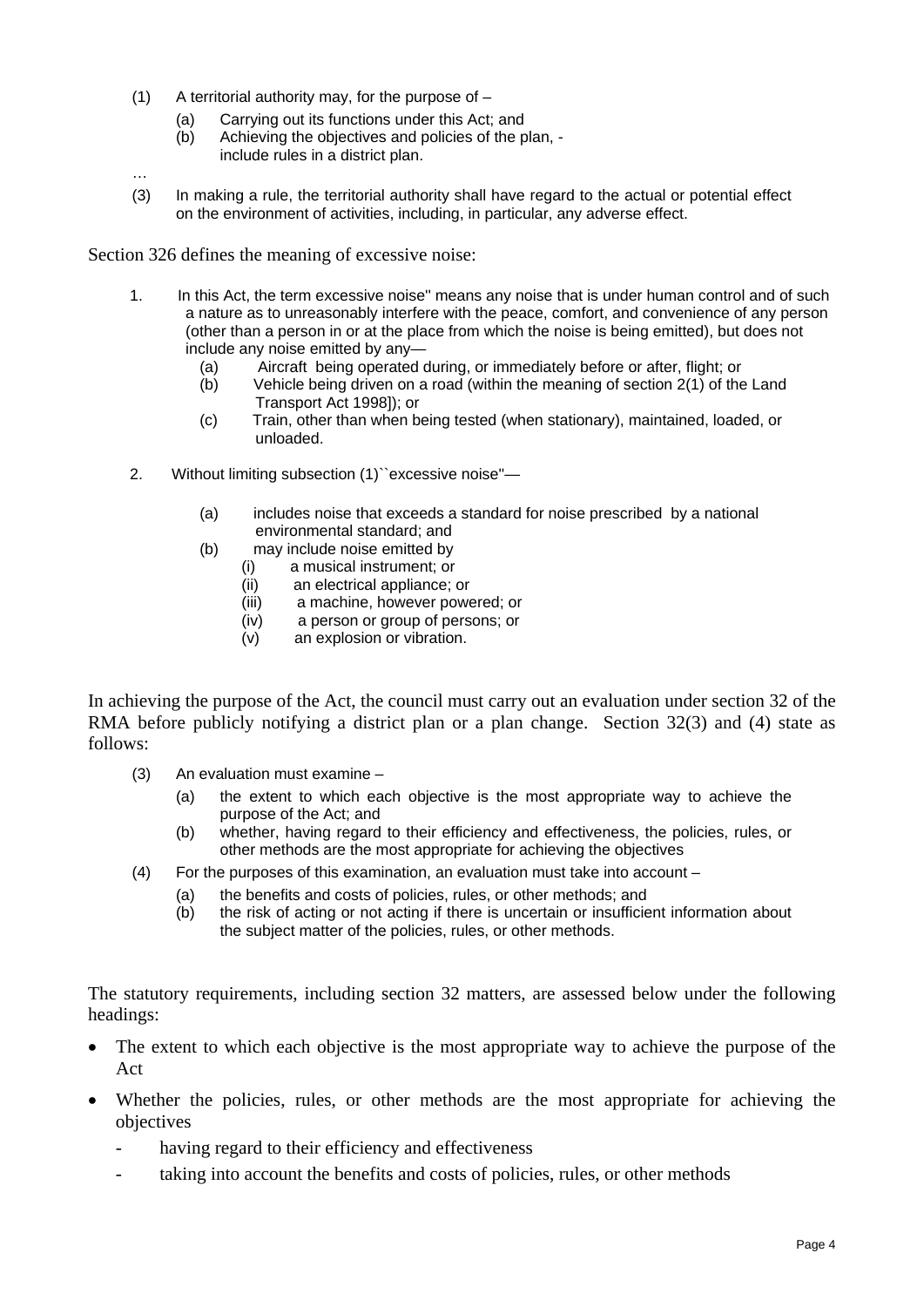taking into account the risk of acting or not acting if there is uncertain or insufficient information about the subject matter of the policies, rules, or other methods.

### **4.1 The extent to which each objective is the most appropriate way to achieve the purpose of the Act**

### **4.1.1 The purpose of the Act**

Section 5 states that the purpose of the Act is 'to promote the sustainable management of natural and physical resources'. Section 5(2) states:

- (2) In this Act, "sustainable management'' means managing the use, development, and protection of natural and physical resources in a way, or at a rate, which enables people and communities to provide for their social, economic, and cultural wellbeing and for their health and safety while-
	- (a) Sustaining the potential of natural and physical resources (excluding minerals) to meet the reasonably foreseeable needs of future generations; and
	- (b) Safeguarding the life-supporting capacity of air, water, soil, and ecosystems; and
	- (c) Avoiding, remedying, or mitigating any adverse effects of activities on the environment.

Environment is defined in Section 2 of the RMA as including:

- (a) Ecosystems and their constituent parts, including people and communities; and
- (b) All natural and physical resources; and
- (c) Amenity values; and
- (d) The social, economic, aesthetic, and cultural conditions which affect the matters stated in paragraphs (a) to (c) of this definition or which are affected by those matters:

Section 6 of the RMA identifies matters of national importance, which need to be recognised and provided for in achieving the purpose of the Act. The are no matters of particular relevance to the proposed controls on temporary activities.

Section 7 deals with 'other matters' which, in achieving the purpose of this Act, persons exercising functions and powers under the Act shall have particular regard to. The matters of are of particular relevance to temporary activities are identified below:

| Clause |                                                                             |   |
|--------|-----------------------------------------------------------------------------|---|
| (a)    | Kaitiakitanga                                                               |   |
| (aa)   | The ethic of stewardship                                                    |   |
| (b)    | The efficient use and development of natural and physical resources         |   |
| (ba)   | The efficiency of the end use of energy                                     |   |
| (c)    | The maintenance and enhancement of amenity values                           |   |
| (d)    | Intrinsic value of ecosystems                                               |   |
| (f)    | Maintenance and enhancement of the quality of the environment               | ✓ |
| (g)    | Any finite characteristics of natural and physical resources                |   |
| (h)    | The protection of the habitat of trout and salmon                           |   |
| (i)    | The effects of climate change                                               |   |
| (i)    | The benefits to be derived from the use and development of renewable energy |   |

Section 8 provides that in achieving the purpose of the Act, all persons exercising functions and powers under it, in relation to managing the use, development and protection of natural and physical resources, shall take into account the principles of the Treaty of Waitangi (Te Tiriti O Waitangi).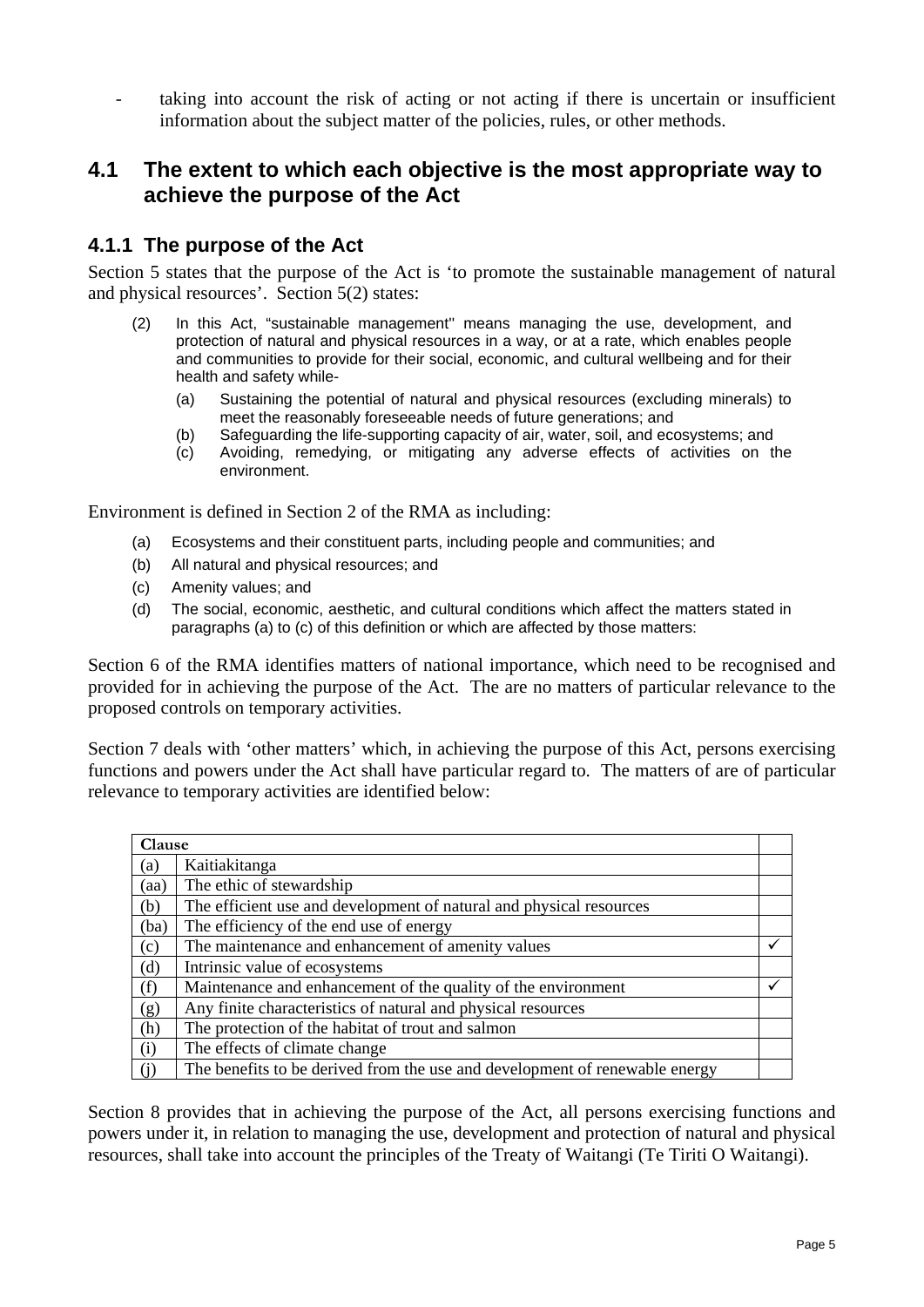## **4.1.2 Appropriateness in achieving the purpose of the Act**

The objective for temporary activities is:

"To permit activities that occur for relatively short periods of time, whilst limiting their effects on neighbouring properties."

The objective is consistent with section  $5(2)$  of the Act, because controls on temporary activities will avoid or mitigated any adverse effects of temporary activities on the environment. Limiting the effects of temporary activities on neighbouring properties will also be consistent with section 7(a) of the Act, which requires the maintenance and enhancement of the quality of the environment.

### **4.2 Whether the policies, rules, or other methods are the most appropriate for achieving the objectives**

The proposed policies are:

- 1. by limiting the time periods for the use of ancillary structures and the storage of materials associated with a construction activity;
- 2. by limiting the time period for the construction of boats, caravans and other objects in the open air as a leisure activity;
- 3. by limiting the duration of events;
- 4. by setting noise standards for temporary activities that use electronically amplified entertainment and controlling the start and finishing times, duration and the frequency at which such entertainment can be used outdoors at any one venue.

The proposed policies are the most appropriate means of achieving the objective because they permit activities of a temporary nature including those that may produce high levels of noise while limiting their effects on the environment and in particular neighbouring properties.

The policies recognise that some activities are by their nature temporary e.g., the construction of buildings, caravans and boats which may involve the construction or use of temporary structures and the storage of materials for these construction activities. The policies also recognise that the community will accept temporary activities such as concerts, parades, sporting events, markets, fairs etc if their duration is limited to a reasonable time. Events and other temporary activities which use amplified entertainment may cause more complaints than activities that don't, so it is proposed to set noise standards for these events to allow them to happen, but at a level that is not excessively loud given their duration. Start times, finish times and duration limits on the use of amplified entertainment are also proposed, to ensure that the noise produced is not unreasonable or excessive. It is also proposed to limit how often amplified entertainment can be used outdoors at any one venue, so that the use of that venue does not become unreasonable.

The following options are the main alternatives, which the council has considered as a means of achieving the objective:

#### **4.2.1 Option 1**

Do nothing - have no provision in the district plan to address temporary activities and rely only on sections 16 and 326 – 327 or the RMA to control noise from temporary activities.

| <b>Benefits</b>                             | <b>Costs</b>                                  |
|---------------------------------------------|-----------------------------------------------|
| Would potentially not limit temporary       | Resource consents may be required to          |
| activities – would allow promoters to have  | provide construction site offices, portaloos, |
| multiple or on-going events and concentrate | to erect scaffolding for construction         |
| them on one site if they desired.           | activities, to erect show homes or display    |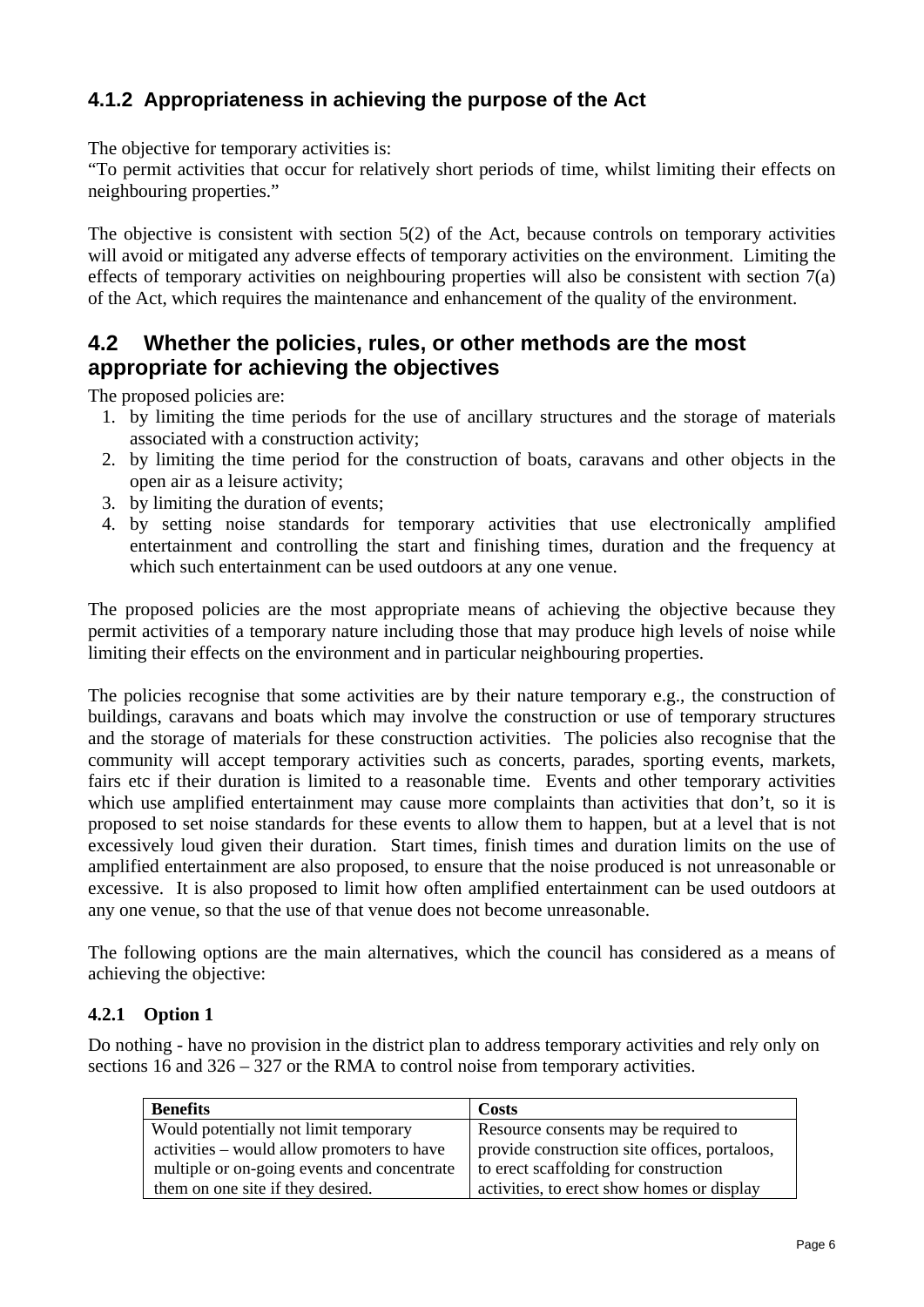| suites and to store materials on land or to<br>have structures to build boats, caravans etc<br>outdoors as a recreation activity. Stages and<br>other temporary structures for events would<br>also require consent. Expensive for<br>applicants and time consuming for Council                                                                                                            |
|--------------------------------------------------------------------------------------------------------------------------------------------------------------------------------------------------------------------------------------------------------------------------------------------------------------------------------------------------------------------------------------------|
| Protection of amenity less likely without<br>district plan rules on the duration of<br>temporary activities and noise standards<br>where amplified entertainment is used.                                                                                                                                                                                                                  |
| In the absence of numerical standards<br>subjective response would be applied to<br>noise complaints and there would be<br>inconsistency in the application of sections<br>16, 326 and 327 (issue and effect of excessive<br>noise direction).                                                                                                                                             |
| Noise complaints and enforcement costs<br>would likely increase markedly because no<br>standards on start or finish times or duration<br>of events. Lack of numerical standards to<br>determine how much noise can be made or<br>what is an acceptable level to be subjected to<br>would also create more complaints. More<br>time would be spent in court disputing<br>abatement notices. |
| No community input into what would be<br>standards for the start, finish and duration of<br>temporary activities or reasonable levels of<br>noise for activities using amplified<br>entertainment.                                                                                                                                                                                         |

#### **The risk of acting or not acting**

The risk of acting on this option would be potentially a lack of control on temporary activities and the subjective assessment of whether the noise arising from temporary activities is unreasonable or excessive. There would be a lack of community input into noise levels through submissions because of the absence of numerical standards and a general uncertainty both for those who wish to use amplified music and those who would be subjected to the noise. Similarly, the lack of certainty on what are reasonable start times and finish times when amplified entertainment was provided, and what is an acceptable duration for temporary activities would create uncertainty for the promoter, the public, the council and complainants.

The risk of not acting on this option is that section 327 could still be used to control the noise from temporary activities.

### **4.2.2 Option 2**

Requiring all temporary activities to obtain resource consents.

| <b>Benefits</b>                              | Costs                                       |
|----------------------------------------------|---------------------------------------------|
| Council would have complete control over     | Costly for both land owners and the council |
| all temporary buildings, structures, storage | to review consent applications and to grant |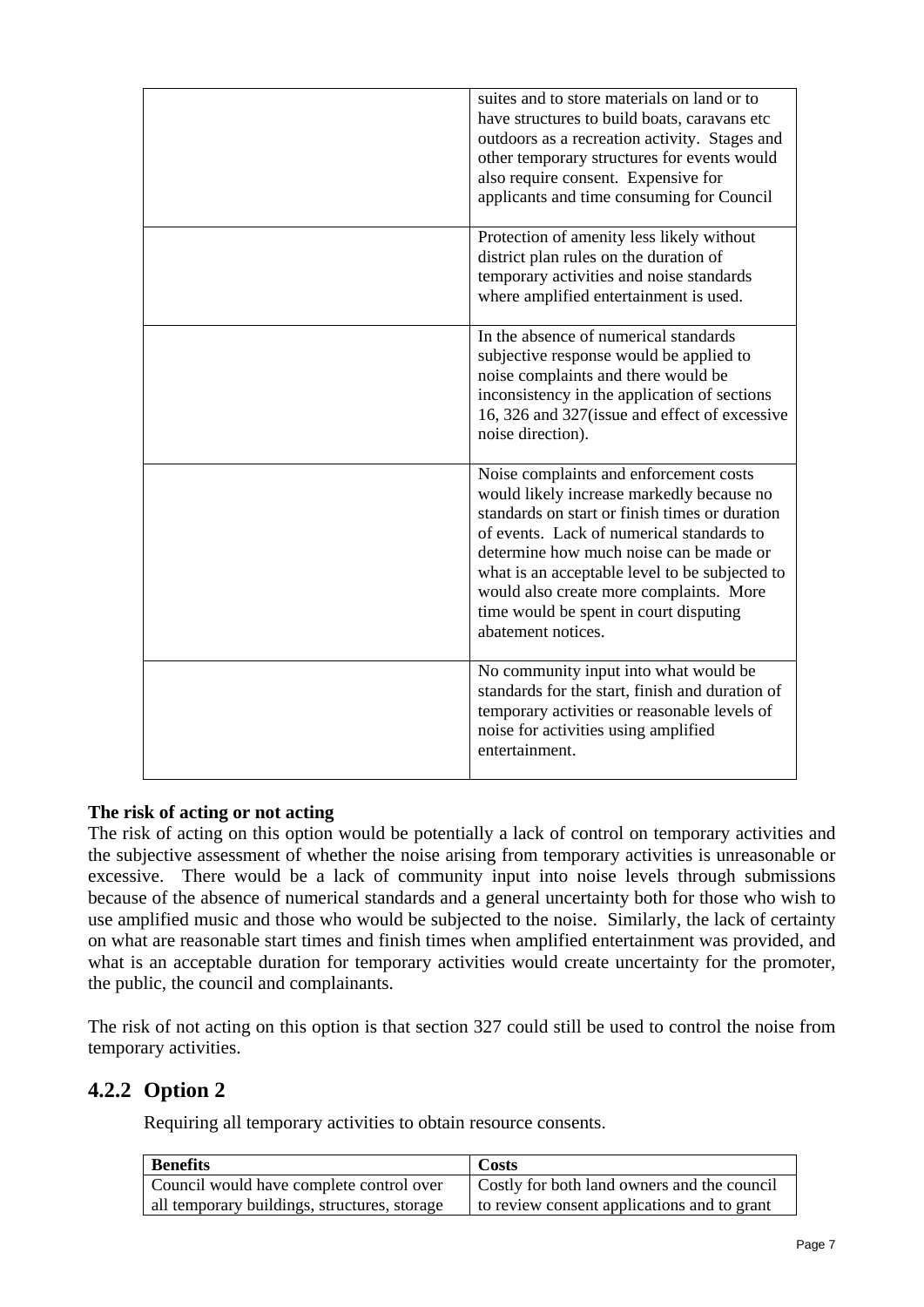| <b>Benefits</b>         | <b>Costs</b>                                                                                                                                                                   |
|-------------------------|--------------------------------------------------------------------------------------------------------------------------------------------------------------------------------|
| of material, and events | consent where appropriate                                                                                                                                                      |
|                         | Many temporary activities are likely to have<br>little or no effect on the environment and<br>requiring a resource consent would not<br>achieve an improvement in the outcome. |

#### **The risk of acting or not acting**

The risk of acting on this option could be costly for anyone wanting to hold an event, to use temporary structures on sites for construction activities, to display any show home or suite or to temporarily store materials on their property. Individuals who wanted to build a structure outdoors on their property to construct a boat, caravan or other object as a leisure time activity might also be required to obtain a resource consent for the activity.

The risk of not acting on this option is that the proposed rules may not address some activities, which because of their scale and/or location should be a discretionary activities and more completely controlled through conditions on a resource consent.

## **4.2.3 Option 3**

Option 3: Use of the proposed objective, policies and rules.

| <b>Benefits</b>                                                                                                                                                                                                                            | Costs                                                                                                 |
|--------------------------------------------------------------------------------------------------------------------------------------------------------------------------------------------------------------------------------------------|-------------------------------------------------------------------------------------------------------|
| Provides certainty to those who want to<br>undertake a temporary activity such as<br>undertake construction work, store materials<br>or construct something in their back yard for<br>a limited period of time or to organise an<br>event. | Controls may require a resource consent for<br>very large scale events or for long running<br>events. |
| Provides certainty to those who may be<br>affected by a temporary activity in providing<br>start and finish times, limits on duration and<br>noise standards if amplified entertainment<br>used.                                           |                                                                                                       |
| Noise levels proposed and time limits<br>proposed are an easy means of determining<br>whether the council considers the noise of an<br>event is excessive.                                                                                 |                                                                                                       |
| Public can have input into the standards for<br>temporary activities.                                                                                                                                                                      |                                                                                                       |

#### **The risk of acting or not acting**

The risk of not acting on this option would be the lack of certainty on what are reasonable time periods over which an event can occur, and lack of certainty on what are reasonable time periods and noise levels when amplified entertainment is used. There would also be lack of certainty on what is a suitable time period for the temporary use of buildings and structure for construction projects, difficulties in placing show homes or display suites on sites and unreasonable controls on the temporary storage of goods and materials on private land. The proposed controls will also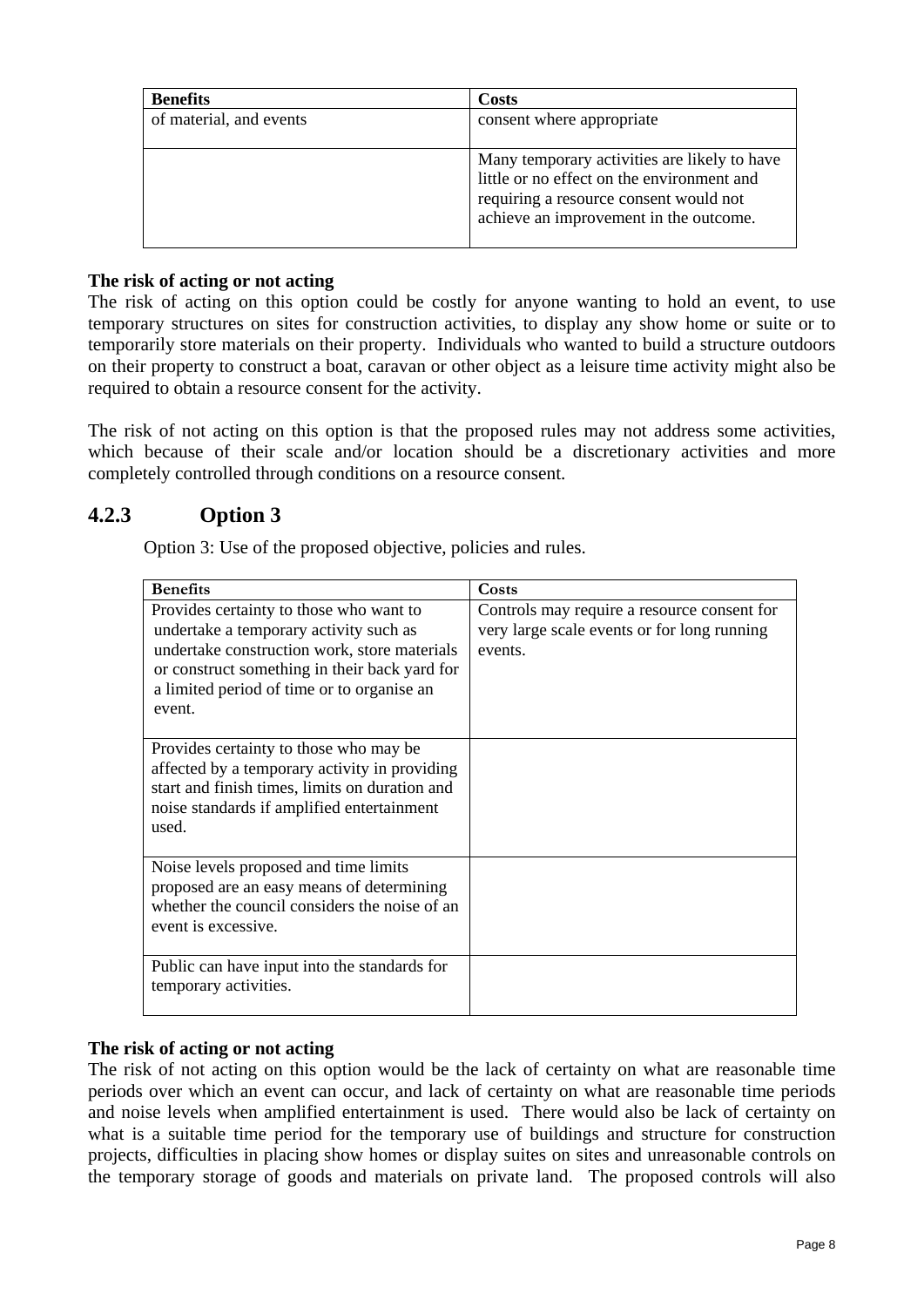remove uncertainty as to the outdoor construction of boats caravans and other objects associated with private pleasure time and the use of any temporary structures for that purpose.

The risk of acting on this option is that there may be complaints regarding the levels of noise that can be produced under the permitted activities rules, or affects on the amenity of the activity if the complainant has a dislike for the nature of the temporary activity.

### **4.2.4 Conclusion**

Option 3 is considered the most appropriate means to achieve the requirements section 5, 7, and 31 of the Act. Option 3 will allow defined temporary activities to occur without undue restriction, whilst preventing undue adverse effects (principally noise) from causing adverse effects on the environment.

## **4.3 Whether the proposed rules assist the council to carry out its function of control of actual or potential effects of the use, development or protection of land**

The proposed rules will help to control the effects of the use and development of land for temporary activities, will assist in the management of land use activities to ensure that adverse effects are avoided, remedied or mitigated and are the most appropriate way to achieve the purpose of the Act.

# **5.0 National planning documents**

#### **5.1 National and NZ coastal policy statements**

Section 75(3) of the RMA states:

- (3) A district plan must give effect to  $-$ 
	- (a) any national policy statement; and
	- (b) and any New Zealand coastal policy statement; and
	- …

These documents are not of relevance to temporary activities.

# **6.0 Regional planning documents**

#### **6.1 Regional policy statement**

Section 75(3) and (4) of the RMA state:

- (3) A district plan must give effect to  $-$ 
	- …

…

- (c) any regional policy statement.
- (4) A district plan must not be inconsistent with
	- (c) a regional plan for any matter specified in section 30(1).

There are no references to temporary activities in the Auckland Regional Policy Statement or Regional Plan: Coastal.

# **7.0 Other documents**

**Health Act 1956**